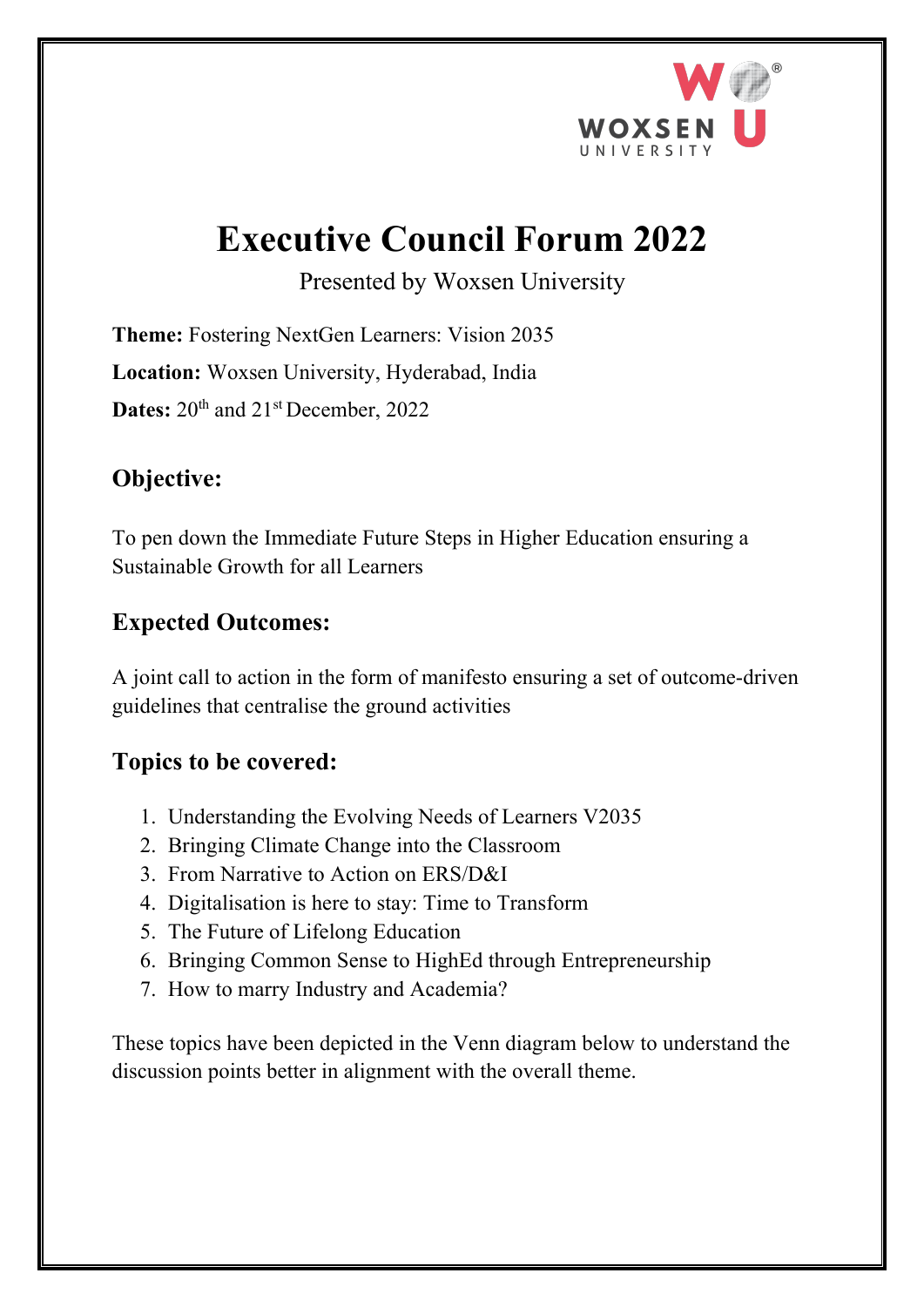

# **Award categories:**

- 1. Exemplar High Impact Research
- 2. Outstanding Industry-Academia collaboration
- 3. Social Responsibility Award
- 4. International Network Collaboration Award
- 5. Building NextGen Entrepreneurs Award

# **Partners (In Process):**

- 1. AACSB/EFMD/GBSN/GRLI/PRME/PIR/AMBA/ABET
- 2. Government of Telangana, India
- 3. Sponsors
- 4. Chair Prof. Companies/Partners of Woxsen University

# **Project Launch:**

We shall include a Project Launch by Woxsen University with patentable projects. One project per school, THE BEST, and that shall be patented/incubated. For instance, the robot launched during GIS 2022.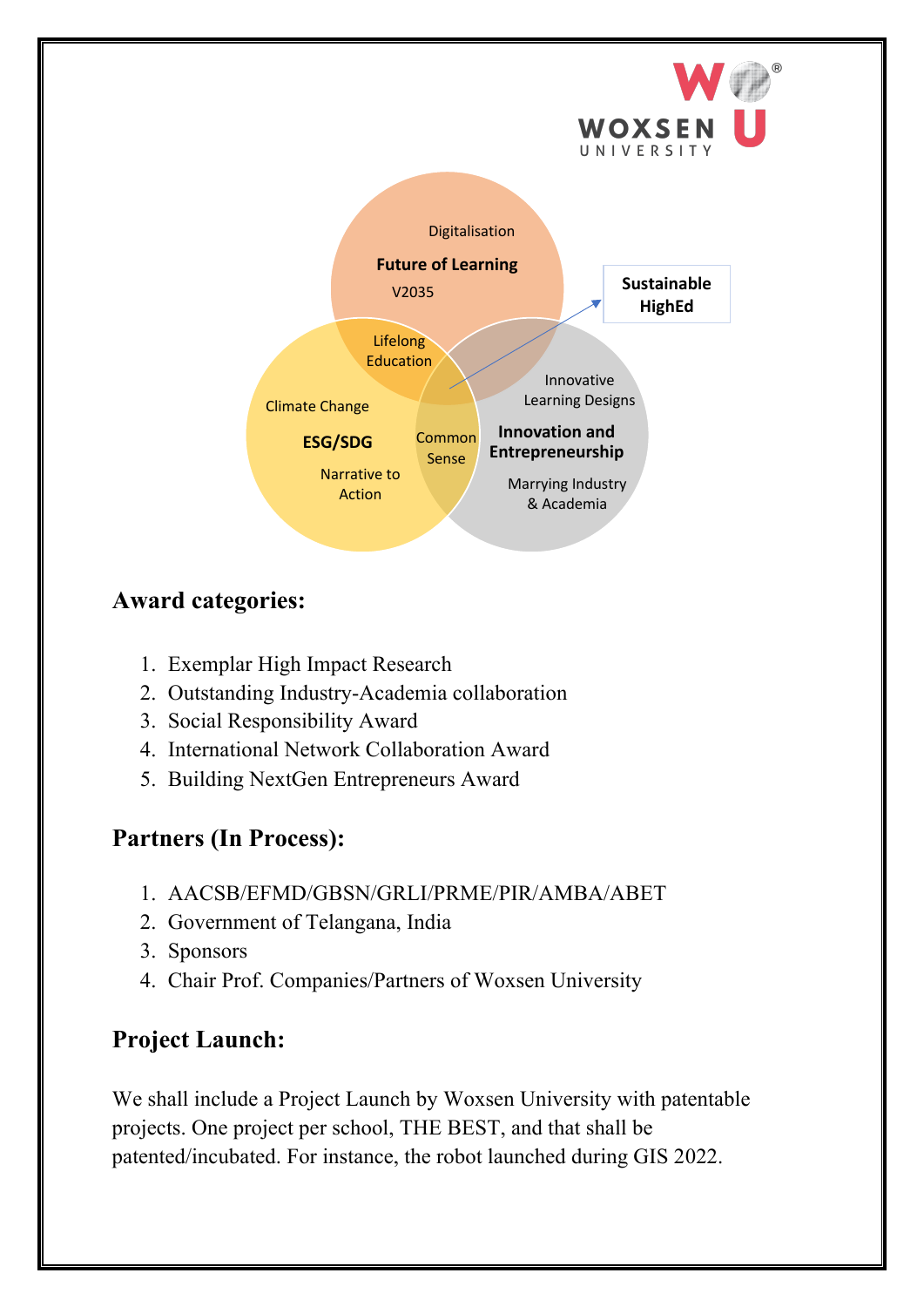

#### **Attendees:**

- 1. Deans/Directors/Presidents/Vice Presidents/Rectors and equivalent executive positions at universities globally
- 2. Student Representatives from Top Schools (Max 3)
- 3. Other Critical Voices or Thought Leaders from the Industry

#### **Participant fees:**

USD 260 i.e. equivalent to INR 20,000 (This will include Accommodation and Meals)

#### **Registration contact:**

Mr. Chahat Mishra Head- International Relations and Strategic Development, Woxsen University

Email: chahat.mishra@woxsen.edu.in Mobile: +91 82401 20976

# **Registration deadline:**

September 30, 2022

# **Refund policy:**

Registration may be cancelled without penalty and fully refunded before **October 31st , 2022** Afterwards, all fees are non-refundable.

#### **Accommodation:**

This shall be organised by Woxsen University at Avasa Hotel, Hyderabad as specified in the fee payment specifications. Breakfast and Dinner shall be included in the same package.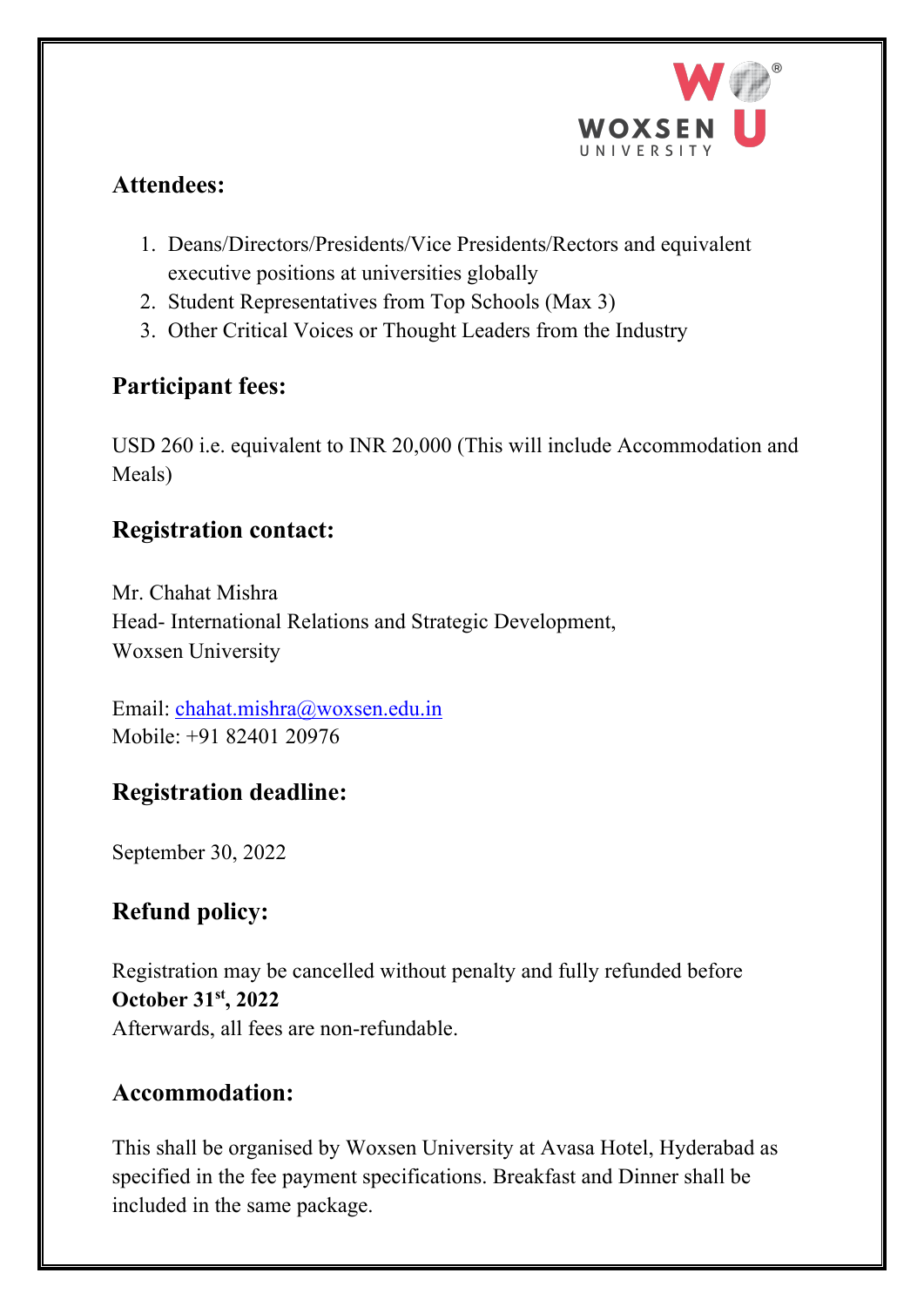

# **Flights:**

To be borne by the participants.

# **Summit attire:**

Business Casuals